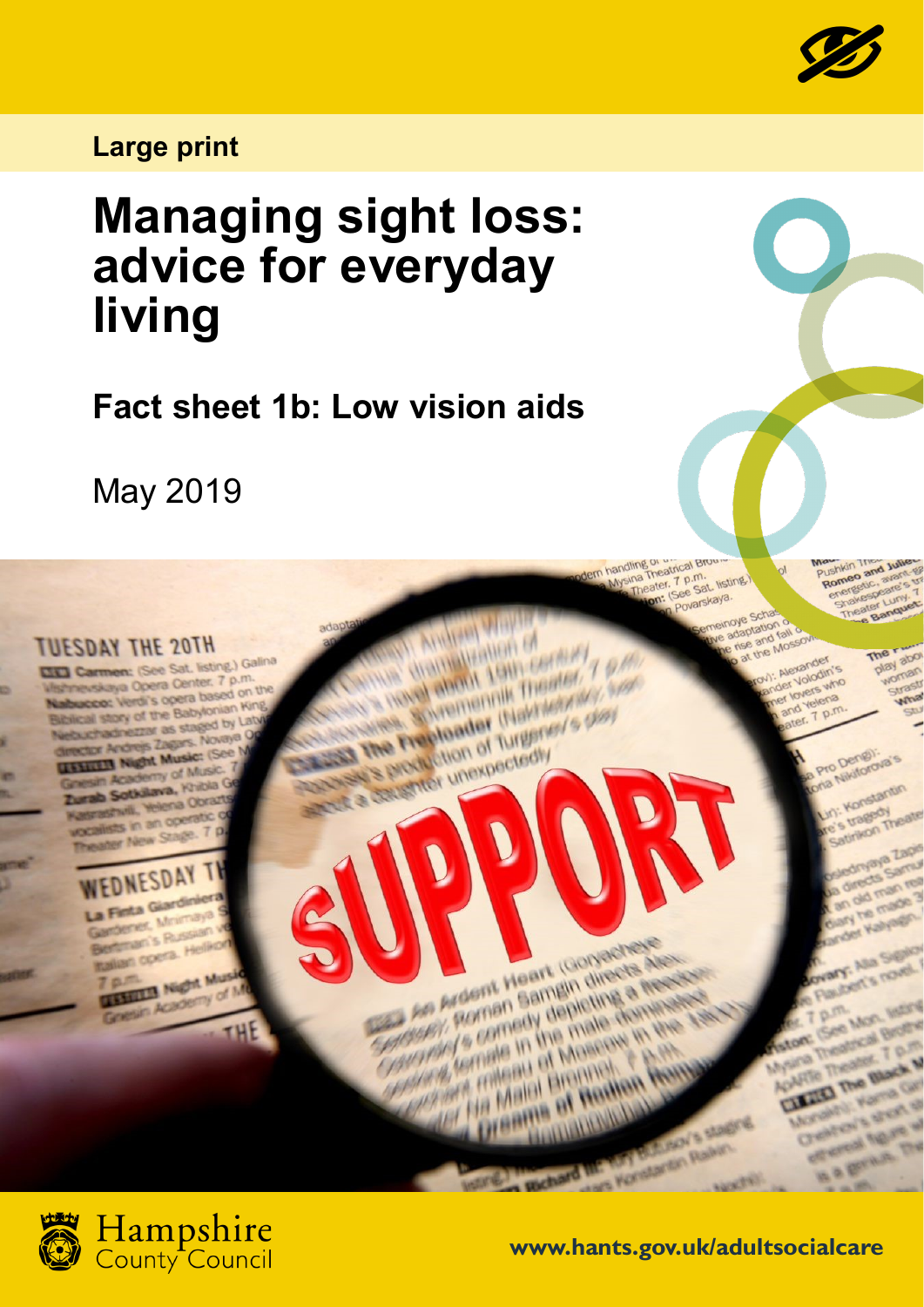## **Low vision aids – what you need to know**

- Low vision optical aids are lenses that can magnify or increase a person's usable field of vision. Some can be held in the hand, some clip on to your glasses, others are mounted permanently into spectacle frames. Some lenses improve near or distant vision, some help decrease glare.
- In general, the amount of detail you can see (your level of visual acuity) will determine whether or not a particular low vision optical aid will be helpful to you. People with 6/60 or greater acuity can usually read headlines in a newspaper without glasses or lenses.
- Using magnifiers, however, requires a change in your reading habits and time is needed to get used to these changes.
- Magnifying glasses that are worn just like regular spectacles have a short focusing distance and, therefore, reading material has to be held very close to the eye.
- However, hand-held magnifiers, generally, allow reading material to be held further away. The better the basic vision, the less magnification is required and the larger the magnifier can be. This allows more print to be seen at one time, making reading easier and faster. The same principle applies to magnifying glasses.
- In reverse, the more magnification that is required, the smaller the magnifier and the fewer words that will be seen at one time. This cuts down on reading speed and scanning ability.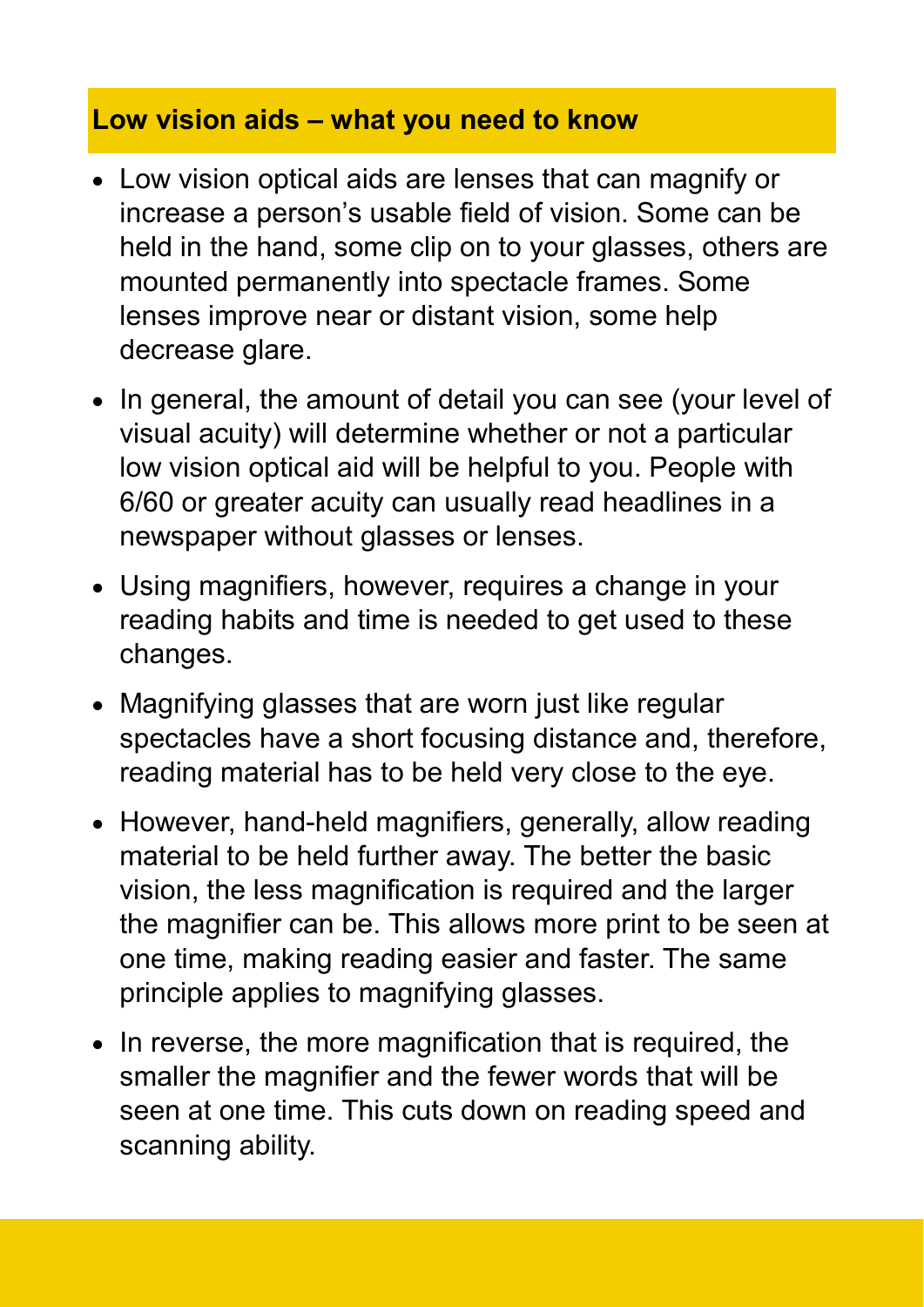- Closed circuit television sets (CCTVs) also provide electronic magnification of images and written material. These devices, however, are usually expensive. Portable units can be cheaper.
- People who can see only shadows, who cannot see the largest letter on the vision chart, or who can see only the largest newspaper headlines, generally do not achieve reading vision good enough to read newspapers or magazines, even with magnifying glasses or magnifiers. Unfortunately, in these cases, the magnification required severely limits the field of vision. In practice, this means only a limited number of letters can be seen at one time and the reader is forced to move letter by letter to make out the words. Although this can make reading very slow and cumbersome, it may be useful for certain activities like reading bills or other important documents.
- For pleasure and informational reading, recorded materials may provide a better alternative than magnifying devices. This includes books and other materials recorded on tape. These are available at your local library and through other sources.
- Adults and children who have significant difficulty reading print can now borrow audiovisual items free of charge from their local library. Ask at your local library about the Access Card.
- To find out which low vision aids can help you, talk to your consultant. He or she may want to perform a low vision assessment and help you explore low vision aids or refer you to someone else who knows more about